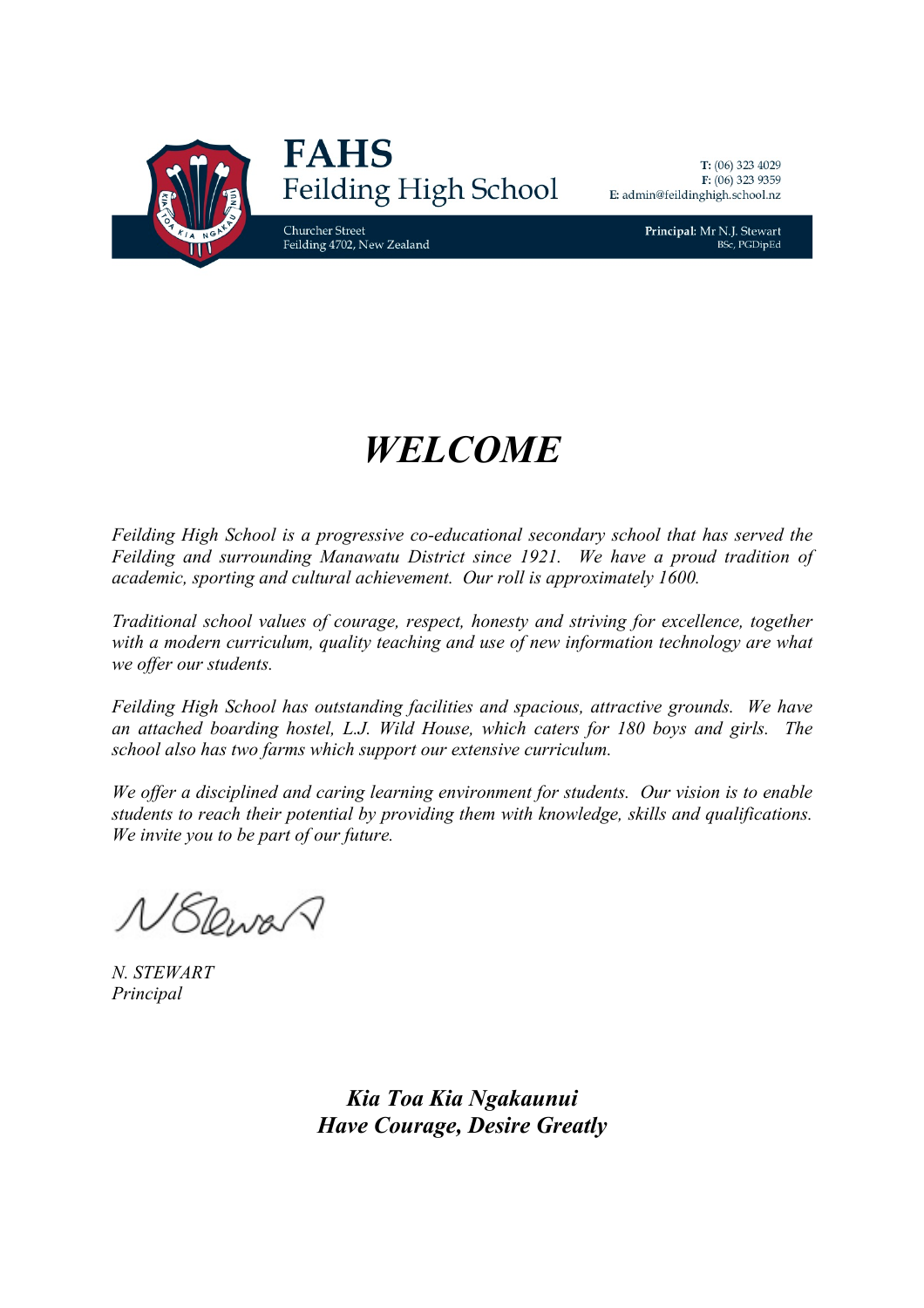## *WHAT WE OFFER*

### *Curriculum*

- •*High expectations and a history of academic success.*
- • *Core classes at Year 9 and Year 10 banded into ability levels so that extension and targeted assistance can be given.*
- . *An extensive range of junior option subjects offered at Year 9 and Year 10.*
- • *An extensive range of NZQA courses is offered at Year 11, 12 and 13 including both academic and vocational options.*
- •*An extensive range of co-curricular activities is offered.*

### *Student Support*

- • *A strong pastoral care team which includes Principals, Deans, Guidance and Careers Counsellors and Learning Support Co-ordinators.*
- •*High expectations of student behaviour.*
- •*A vertical group and house system which foster a sense of belonging.*
- •*A strong tradition of student leadership.*
- •*Career information and advice is available.*
- •*A long established alumni network, Old Pupils' Association (OPA).*
- •*A range of mentoring programmes operate across the school.*

### *Resources*

- •*Well equipped buildings and attractive grounds.*
- • *Specialised computer laboratory for Art and Design and Visual Communication. A wireless network is available for student owned devices.*
- •*A well resourced library with a computer suite and e-book facility.*
- • *Numerous specialist rooms including modern technology facilities, science laboratories, and a working theatre.*
- •*A well resourced Learning Support Unit and Learning Support Centre.*
- •*Extensive sports facilities including a full size gym and artificial sports turf and a 25m swimming pool.*
- •*A co-educational hostel catering for 180 students.*
- •*Farmland totalling 97 hectares which supports our Agriculture and Horticulture courses.*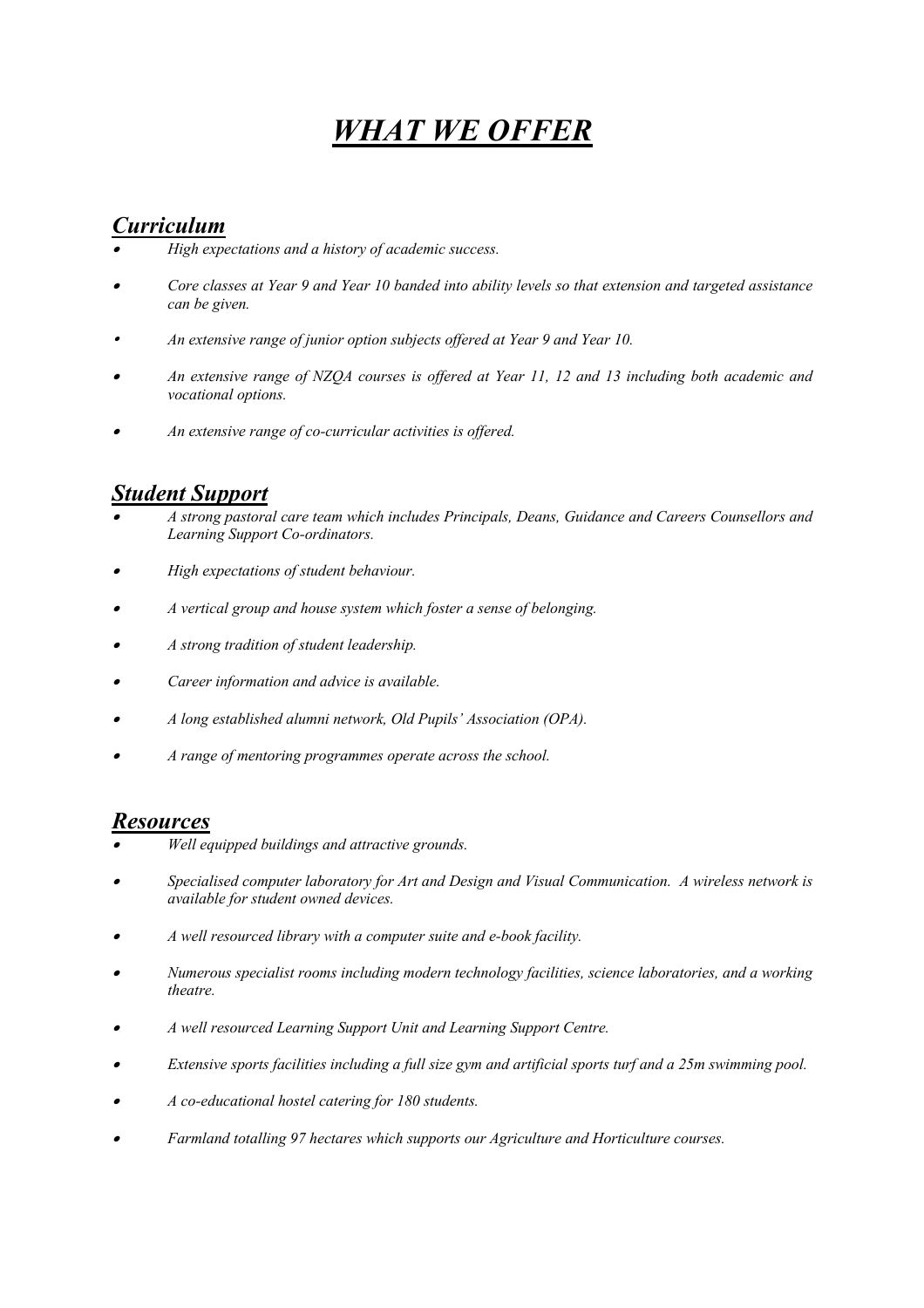### *SCHOOL UNIFORM*

#### *All students are required to wear the regulation school uniform.*

### *FOR ALL STUDENTS Jacket School jacket Scarf The school's maroon, white and blue scarf may be worn Hat School cap may be worn Tie The school tie may be worn by Year 12 and 13 students. The school tie must be worn when wearing our formal dress uniform. Footwear Black or brown roman sandals or black polishable leather school shoes with a robust sole. No sports shoes or lightweight flats. When wearing school shoes, girls wear plain white ankle socks or black tights. Boys wear school socks with shoes. PE Uniform School PE shirt and shorts with suitable sports shoes Please Note In workshops and laboratories, students must wear school shoes GIRLS Year 9 – 11 School skirt or long trousers, blue shirt and maroon jersey or blue polar fleece Year 12 – 13 School skirt or long trousers, blue-grey shirt and blue cardigan or jersey BOYS Year 9 – 11 School shorts or long trousers, blue shirt and maroon jersey or blue polar fleece*

*Year 12 – 13 School shorts or long trousers, blue-grey shirt and blue jersey or blue polar fleece*

#### *FORMAL DRESS UNIFORM*

*Girls School skirt or long trousers, blouse, tie, shoes, black tights and blazer Boys School long trousers, shirt, tie, shoes, and socks and blazer*

*Students wearing formal dress uniform are to wear their shirts tucked in and the collar buttoned to the neck. Otherwise, shirts are worn with an open collar and untucked.*

#### *WHERE TO PURCHASE UNIFORM ITEMS*

*School uniform may be purchased from the school's uniform shop, which operates from the foyer of the school assembly hall.*

> *Monday and Wednesday, 3.15 – 4.30 PM Tuesday, 1.15 – 2.00 PM*

*A selection of high volume uniform is also available to purchase from the main school office.*

*Limited second hand uniform is also available at the school. Enquire at the main school office.*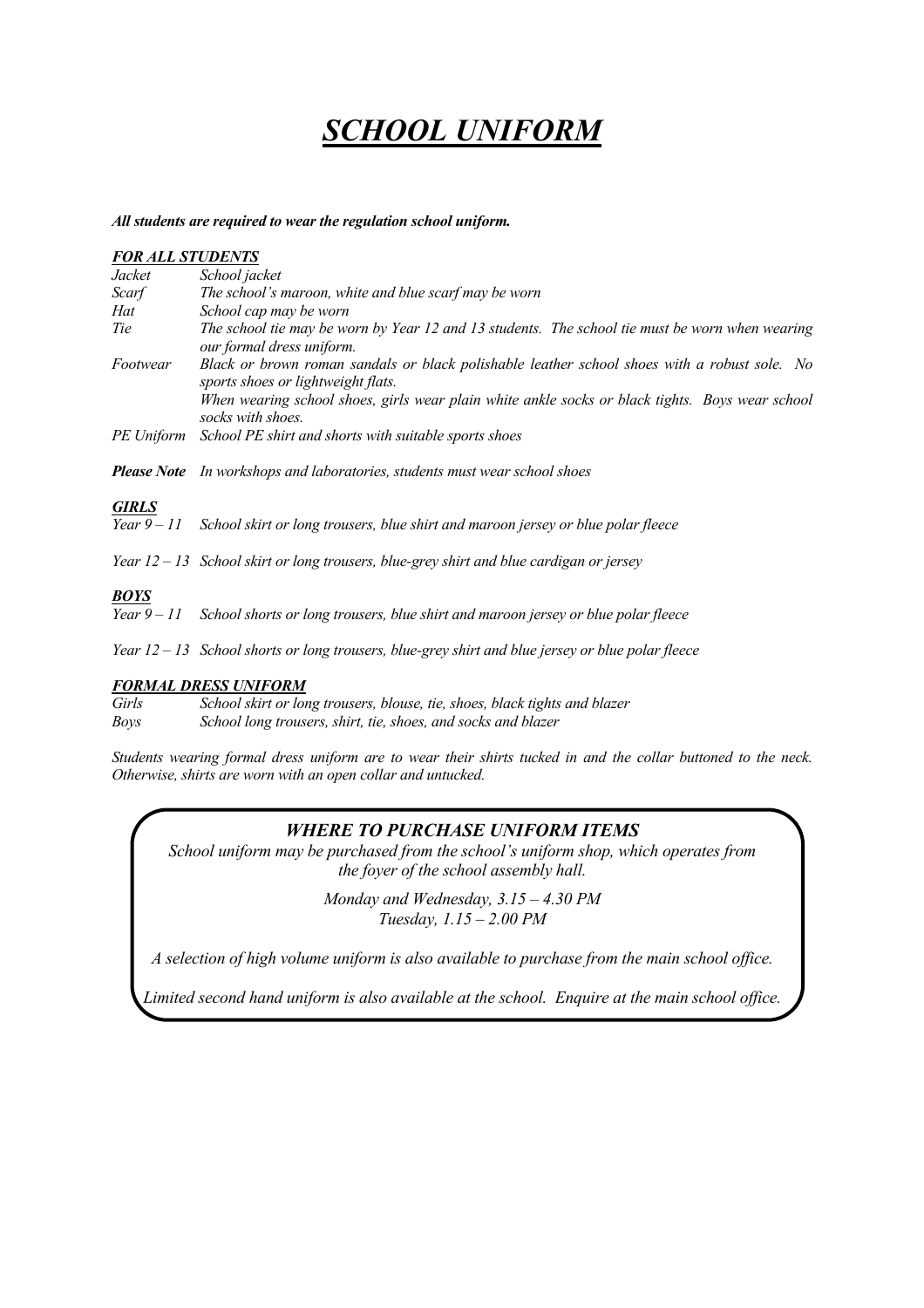## *SCHOOL REGULATIONS*

*The Board of Trustees have confirmed these regulations.* 

#### *1. BEHAVIOUR EXPECTATIONS*

*We wish to provide a safe learning environment where students and staff are treated with respect. Our school community does not accept any behaviour that disrespects or places individuals at risk. Examples include verbal and physical abuse, theft, any form of bullying, possession of weapons or perceived weapons, or gang paraphernalia.*

*Breach of these expectations may lead to a stand down or suspension from the school.*

#### *2. SCHOOL UNIFORM*

*Students are required to wear regulation uniform as approved by the Board of Trustees and directed by the Principal and staff. It must be worn in a clean, tidy and presentable manner.*

#### *Hair*

- *.. Hair must be clean, well groomed and kept clear of the eyes and face. Extremes of fashion will not be acceptable i.e. dreadlocks, ridges, undercuts, lines and patterns, unnatural colours, streaks, highlights, mohawks, rats tails, mullets … This is not an exhaustive list.*
- *.. Girls with hair past their shoulders must wear it tied back. Plain navy or black hair bands and small plain modest clips are permitted.*
- *.. Boys' hair must be cut short, clear of the collar, ears and face.*
- *.. Hair products are not permitted.*
- *.. Students are to be clean shaven.*

#### *Jewellery*

- *.. Wrist watches may be worn.*
- *.. ONE small plain silver or gold ear stud may be worn in each ear, but no other visible piercings are permitted including tongue studs.*
- *.. Necklaces must not be visible in school uniform.*
- *.. No other jewellery is acceptable.*

#### *Make Up*

*Make-up is not permitted at school. Nails are to be natural and trimmed. Artificial nails of any kind are not permitted.*

#### *3. SMOKING, VAPING, ALCOHOL, DRUGS*

*Students are not to be under the influence of drugs, vaping, alcohol or solvents while at school. The use or possession of tobacco, alcohol, drugs and associated equipment or solvents including vaping products, is not permitted at school or at any of the following times:*

- *.. When a student is in school uniform.*
- *.. When a student is travelling to or from school.*
- *.. When attending school or a school function.*
- *.. While participating in or attending any school activity.*
- *.. When on school trips.*
- *.. Students may be required to have a clear drugs test prior to work placement.*

*Breach of these expectations may lead to a stand down or suspension from the school.*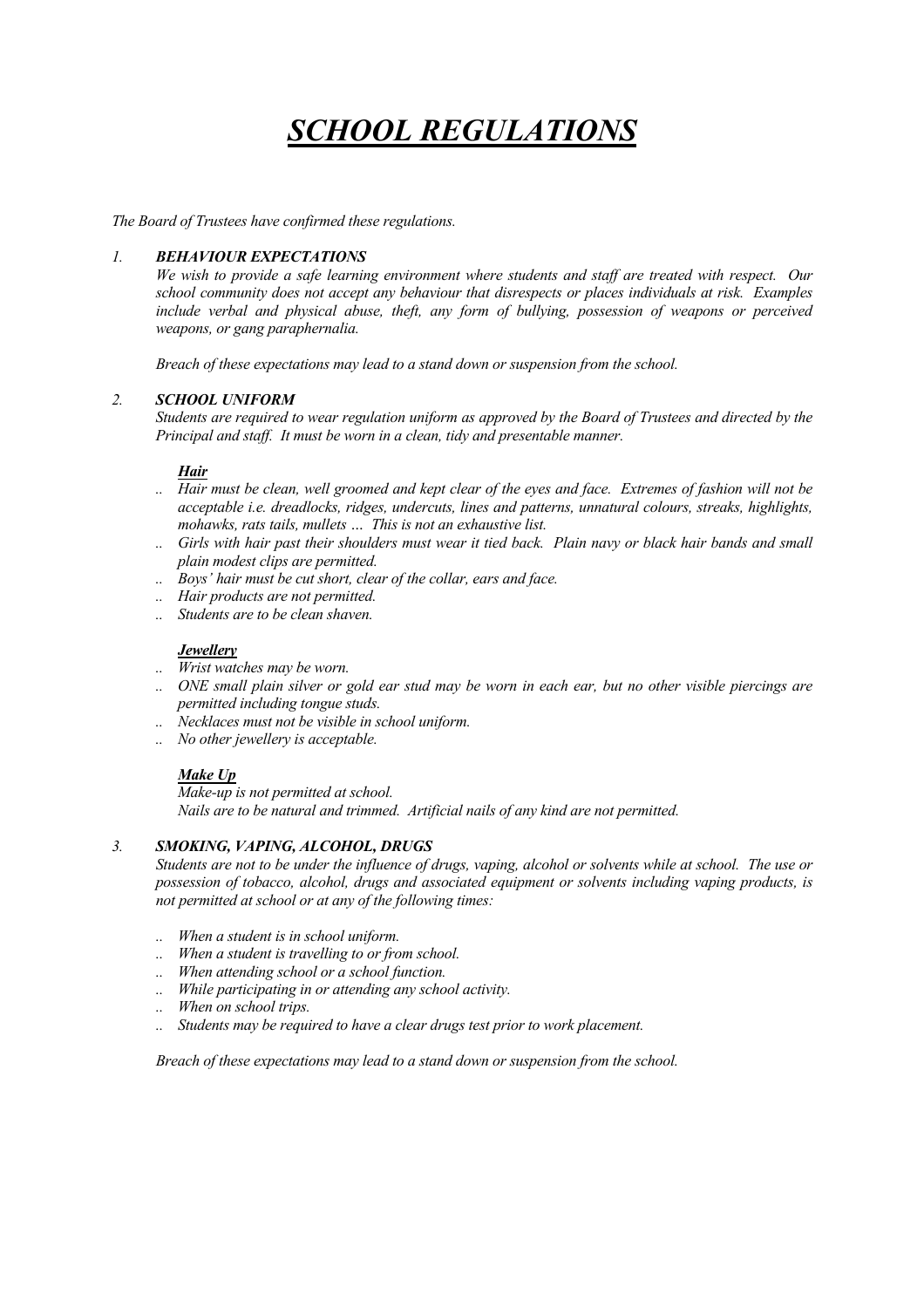#### *4. ATTENDANCE*

- *.. Attendance is compulsory. This is a Ministry of Education requirement.*
- *.. For Year 11, 12 and 13 students – refer to the NQF Student Handbook for absence from an NCEA assessment and on a due date.*
- *.. Sickness is the only acceptable reason for absence without the prior approval of the Principal.*
- *.. After an absence students are required to bring a note, signed by a parent / guardian stating the reason for absence, on the first day back at school.*
- *.. Phone the school office (323 4029) and follow the voice prompts if your child is sick.*

*The school's policy on attendance includes: unexplained or unreasonable absences amounting to more than 10 days may result in a junior student repeating the year and a senior student being excluded from sitting external examinations.*

#### *APPOINTMENTS*

- *.. Where ever possible medical, dental and other similar appointments should be made out of class time.*
- *.. Leave for such reasons as hair appointments and driving lessons is not permitted in school time.*
- *.. Before leaving for an appointment, students must present the appointment card or parent note to the class teacher before signing out with the school Attendance Officer at the school Stationery Room.*
- *.. On returning to school from an appointment, students must report to the school Attendance Officer at the school Stationery Room to sign in.*

#### *LEAVING THE SCHOOL GROUNDS*

*No student will leave the grounds at interval, lunchtime, or at other times without the permission of a Principal.*

#### *5. DIGITAL DEVICES*

*Digital devices, such as laptops, tablets and cell phones can only be used on school grounds during school hours when required for learning in the classroom as directed by the teacher. Devices are not to be used unless authorised by a teacher.*

#### *6. CONTACTING THE SCHOOL*

*Parents/Guardians wishing to contact students during school hours in emergency situations must telephone the school office (323 4029).*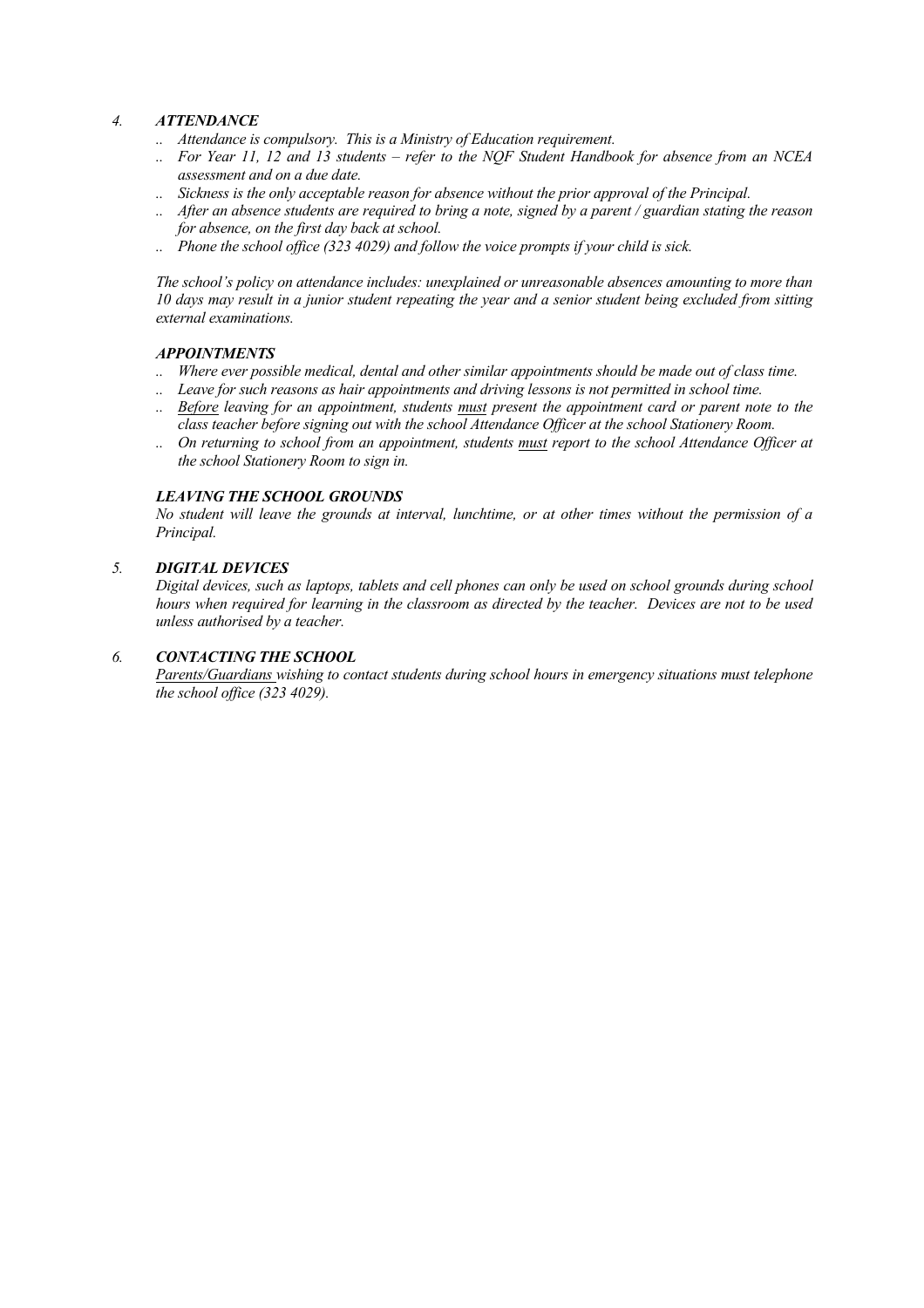### *SCHOOL LIFE*

#### *THE SCHOOL DAY (Monday, Tuesday, Thursday, Friday)*

| 8.40 AM  | Group Meeting | 12.20 P M | Period 4    |
|----------|---------------|-----------|-------------|
| 9.00 AM  | Period 1      | 1.15 PM   | Lunch       |
| 10.00 AM | Period 2      | 2.00 PM   | Period 5    |
| 11.00 AM | Interval      | 3:00 PM   | School Ends |
| 11.25 AM | Period 3      |           |             |

#### *Wednesday*

| 8.40 AM  | Group Meeting | 11.25 AM | Period 3    |
|----------|---------------|----------|-------------|
| 9.00 AM  | Period 1      | 12:20 PM | Lunch       |
| 10.00 AM | Period 2      | 1.00 PM  | Period 4    |
| 11.00 AM | Interval      | 2:00 PM  | School Ends |

*Some co or extra-curricular activities may continue after 5.00 PM, or start prior to the school day.*

#### *HOMEWORK*

- *.. Homework has an important role in the personal and academic development of each student.*
- *.. Suggested times per night are: Years 9 and 10 Up to 1 hour total per night Years 11, 12 and 13 Up to 2 hours total per night*
- *.. Every student must purchase a homework diary.*

#### *STATIONERY*

- *.. The school operates a stationery room. Some items are only available at school.*
- *.. Any profit from sales help finance school equipment.*

#### *CAFETERIA*

- *.. The school operates a cafeteria which sells a range of food at reasonable prices.*
- *.. The cafeteria is run by an outside contractor.*

#### *PERSONAL PROPERTY*

- *.. All property is to be clearly marked with the student's name.*
- *.. Articles of value, other than electronic devices for classroom use, (jewellery, large sums of money etc.) should not be brought to school.*
- *.. While staff may accept articles for custody, they cannot be held responsible for loss or damage.*
- *.. The school cannot be held responsible for the loss of students' personal belongings.*

#### *COMMUNICATION WITH PARENTS*

*Parents are kept informed of their student's progress by:*

- *.. General information emails will be sent home when required.*
- *.. Regular emailed reports.*
- *.. Teacher interviews during Term 1, 2 and 3.*
- *.. The school Facebook page is used to celebrate student achievement and to reinforce general information of a wider interest to parents and the community.*
- *.. The school app, available free from the "App Store" is used for operational information and notifications.*

*Parents are also encouraged to contact teachers directly via our school office or the teacher's school email (initial of first name, plus surname @feildinghigh.school.nz). Appointments can also be made with the Year Level Dean to discuss your child's progress.*

#### *ID CARDS*

*Every student is issued with an identification card. This shows the student's name, a photograph of the student, an identification number and a bar code for use in the school library.*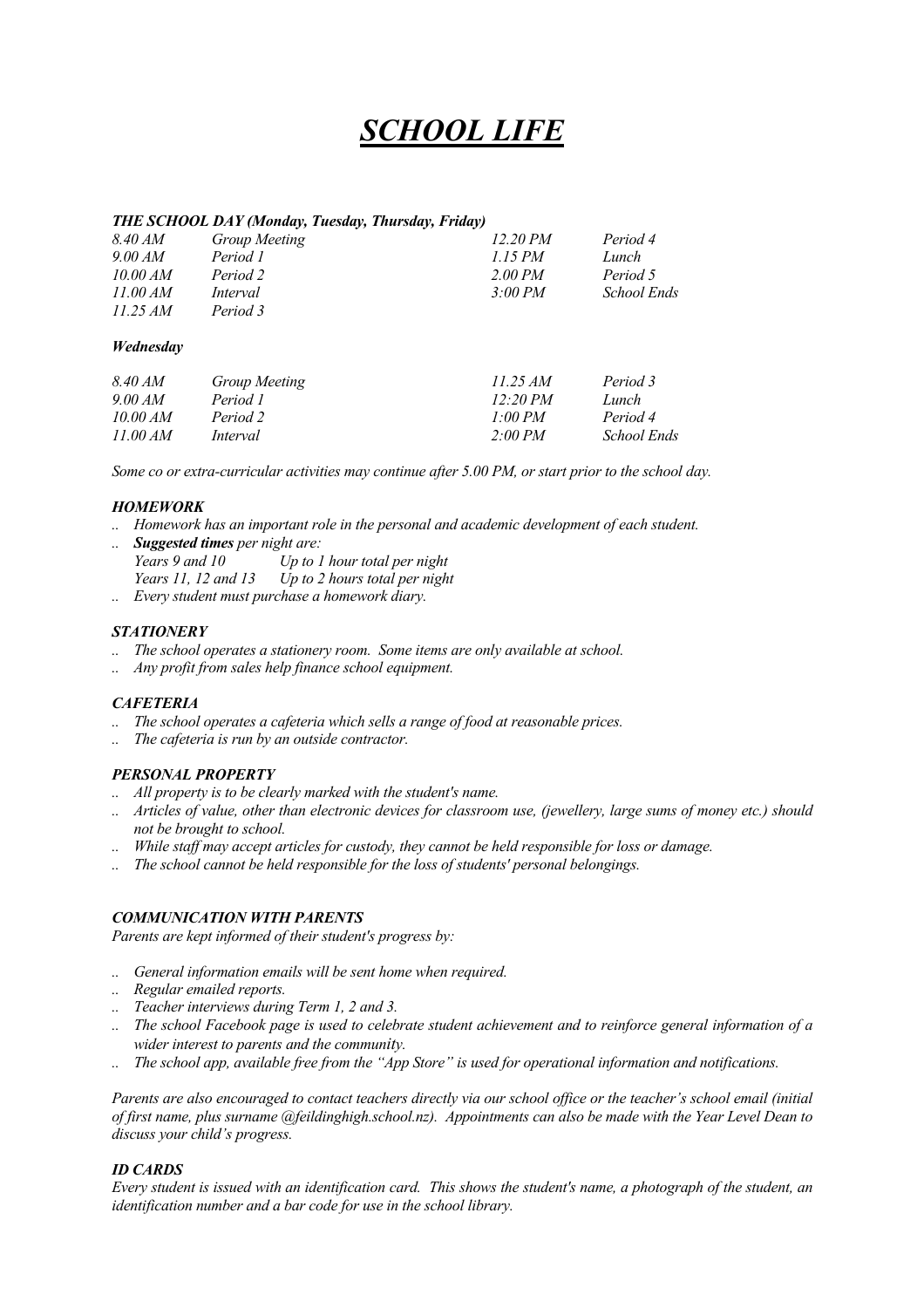#### *IAN SPENCE FUND*

*Ian Spence was a foundation student who, on his death, made a significant bequest to the school. The income is used for the "welfare of students".*

- *.. Limited assistance may be available for uniform requirements and stationery.*
- *.. All grants are confidential.*
- *.. Details and applications are made through the Principal responsible for student wellbeing.*
- *.. Part of the agreement for financial assistance is that parents / caregivers set up an automatic payment through the school office.*

#### *CO-CURRICULAR ACTIVITIES*

*We believe students need to develop a variety of skills and interests outside of the classroom. Therefore, students are encouraged to participate in the wide variety of activities offered. For some students this has resulted in achievement at a national level and / or facilitated awarding of financial scholarship or career opportunities post our school.*

| Basketball                 | Class Production / One Act Plays   |
|----------------------------|------------------------------------|
| Bowls                      | Netball                            |
| Canoe Polo                 | Pasifika                           |
| Chess                      | <b>Robotics</b>                    |
| Choir                      | Rock Bands                         |
| Concert Band               | Rugby                              |
| Cricket                    | <i><b>Shakespeare Festival</b></i> |
| Cross Country              | <b>Smallbore Shooting</b>          |
| Croquet                    | Soccer                             |
| Dance                      | Softball                           |
| Debating                   | Squash                             |
| Drama Productions          | Swimming                           |
| Equestrian                 | Table Tennis                       |
| Fencing                    | <i>Tennis</i>                      |
| Golf                       | Touch Rugby                        |
| Hockey                     | Variety Concerts / Talent Quests   |
| <b>Instrumental Groups</b> | Volleyball                         |
| Kapa Haka                  |                                    |

#### *OUTDOOR EDUCATION*

*An Outdoor Education Programme runs at Year 10. Information will be forwarded to parents early in the school year regarding this.*

#### *ICT / DIGITAL CITIZENSHIP – STUDENT ACCEPTABLE USE POLICY*

*Included in this prospectus is the school policy which all students and caregivers must read, and agree to abide by.*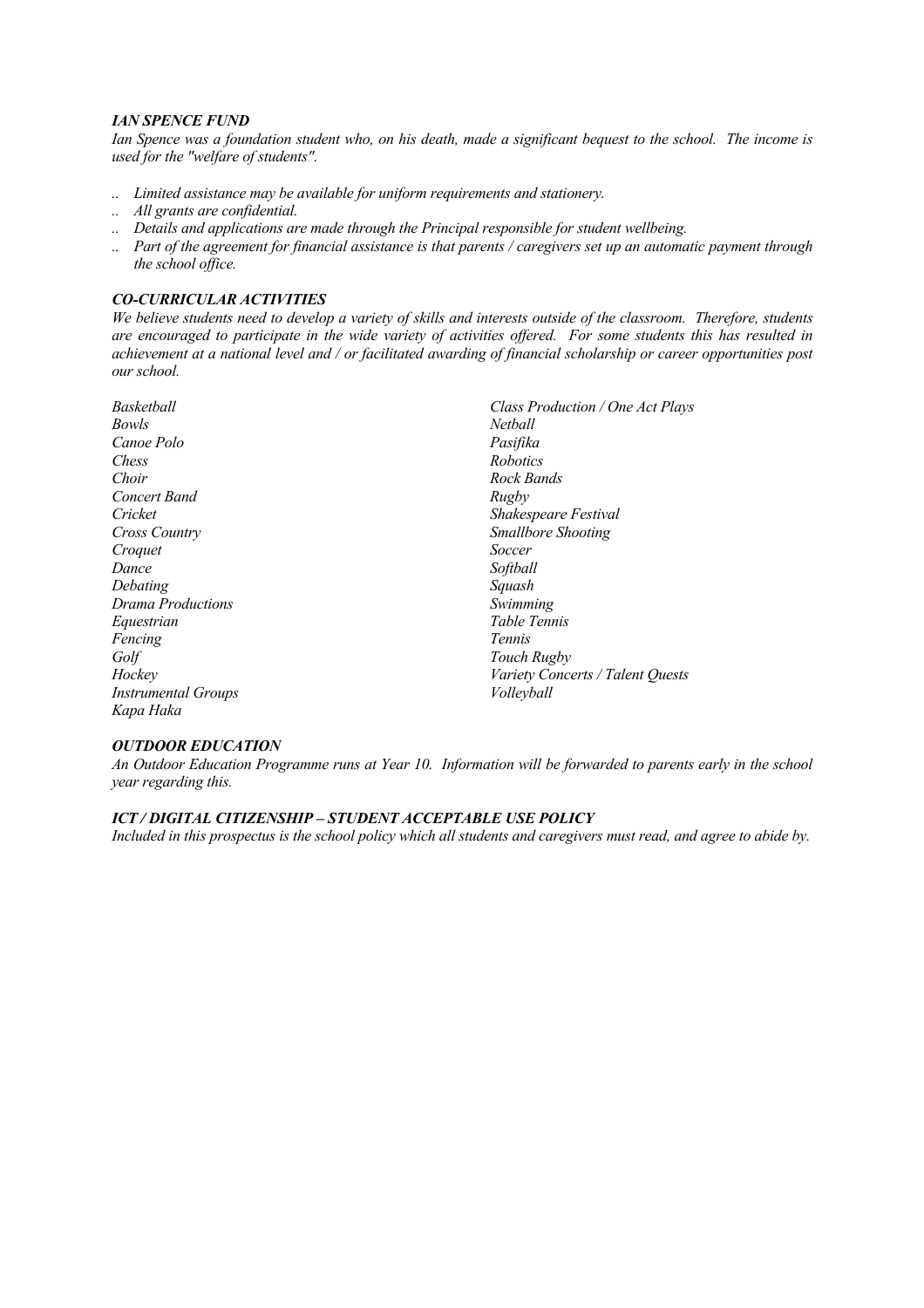## *YEAR 9 PROGRAMME STRUCTURE*

*All students will study year-long courses in English, Mathematics, Science, Social Studies plus one term of Health and one of Physical Education. As well as these core subjects, students will study seven ten week options chosen from groups of subjects. Please refer to page 3 of the enrolment form for these groupings.*

#### *NOTES:*

*Students wishing to study Te Reo Maori (full year) or two languages need to consult with the Year 9 Deans as these choices will limit the number of options that can be studied.*

*Students who intend to continue with French or Japanese in Year 10 must take part in the extension course offered in Term 4. Students wanting to take the extension options will be organised during the year in consultation with the parents / caregivers.*

*Students cannot choose the same subject more than once, but may choose Physical Education and a Sport Performance course.*

### *DESCRIPTIONS OF THE YEAR 9 OPTION SUBJECTS*

#### *AGRICULTURE*

*Students will learn about the importance of agriculture in New Zealand and the different farming systems in use. The school farms will be visited regularly to learn about pastures and how to produce wool, meat, and milk. There is a small course fee to cover transport to the school's Manawanui farm.*

#### *ART*

*Students will learn to solve problems and express ideas whilst making a study of line, shape, form, colour, tone, texture, pattern and space.*

#### *COMMERCE*

*Students will learn about the fundamentals for economic and financial understanding: the financial and economic matters that affect us all from budgeting for households and government, to personal financial record keeping and basic economic decision making.*

#### *DESIGN AND VISUAL COMMUNICATION*

*Students will learn about the design process and formal drawing techniques. Students use these methods to solve problems and communicate ideas through drawing.*

#### *DIGITAL TECHNOLOGY*

*Students will learn about the idea of computational thinking: the process of looking at ways in which computer devices and software can be used to solve problems.*

#### *DRAMA*

*Students will complete practical work to build the basic skills of storytelling and characterisation in improvisation and mime. The practical work is supported by written work which is completed daily to reflect achievements and challenges related to the work.*

#### *FOOD TECHNOLOGY*

*Students will learn about a variety of topics which include preparing and cooking a range of foods that incorporate different techniques and processes. An introduction to product development and the design process is also included.*

#### *FRENCH*

*Students will learn French by hearing, speaking, reading and writing the language. They will also learn about France, the French, and their ways. Students who intend to continue with this subject in Year 10 must take part in the extension course offered in Term 4.*